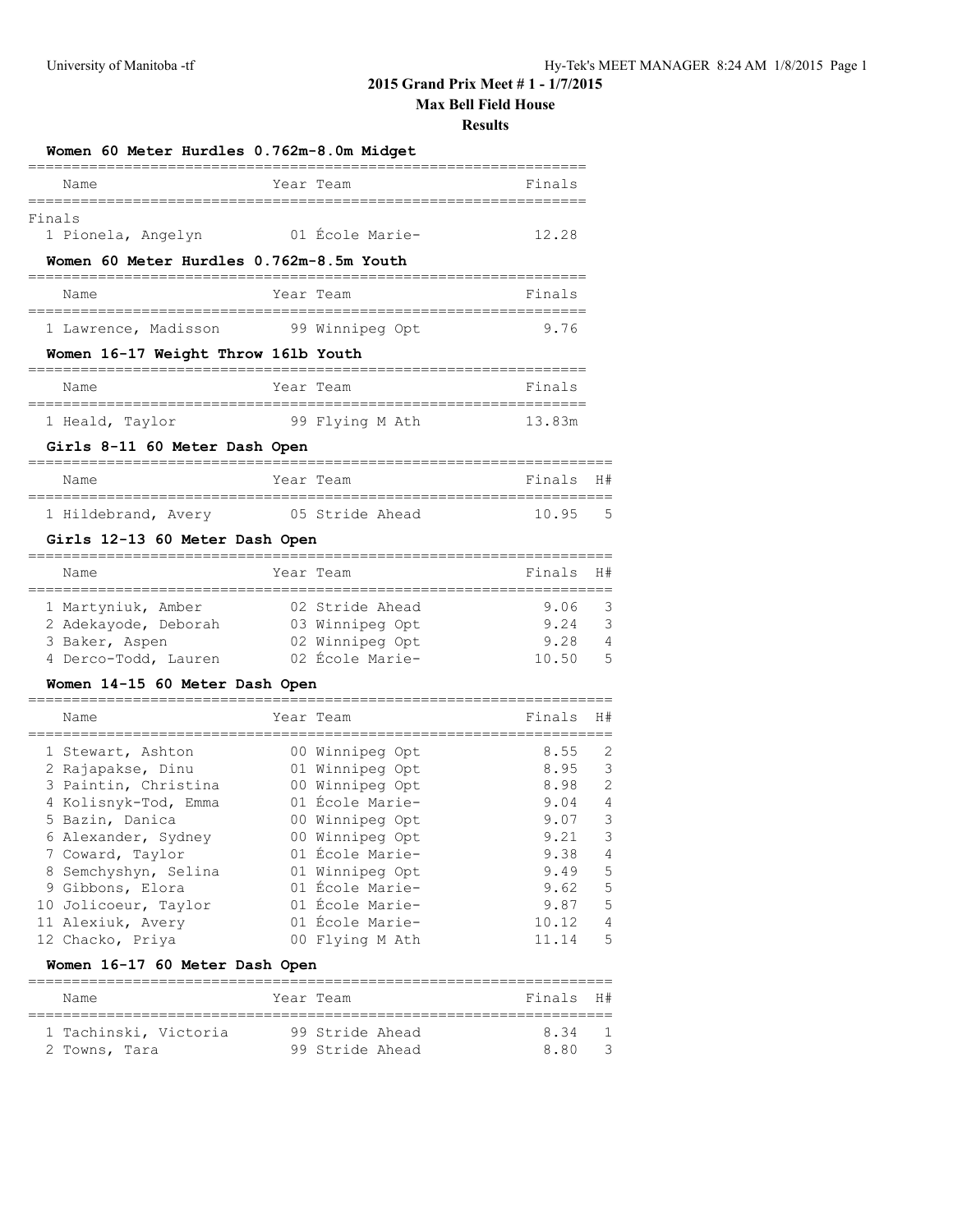# **....Women 16-17 60 Meter Dash Open**

| 3 Hayek, Gillian   | 98 Collège Pier | 8.89<br>2      |
|--------------------|-----------------|----------------|
| 4 Hurdal, Kirsten  | 99 Winnipeg Opt | $8.95 \quad 2$ |
| 5 Grafe, Victoria  | 99 Winnipeg Opt | 9.08 3         |
| 6 McNicholl, Mardi | 99 Winnipeg Opt | 9.60           |

## **Women 18-19 60 Meter Dash Open**

| Name                    |  | Year Team           | Finals H# |  |             |  |  |  |
|-------------------------|--|---------------------|-----------|--|-------------|--|--|--|
|                         |  |                     |           |  |             |  |  |  |
| 1 McLeod, Rachael       |  | 96 University of Ma | 7.99 1    |  |             |  |  |  |
| 2 Parrott, Claudia      |  | 97 Winnipeg Opt     | 8.26      |  |             |  |  |  |
| 3 Rekrut-Pressey, Emily |  | 97 Bison Athletics  |           |  | 8.63 28.626 |  |  |  |

## **Women 20-34 60 Meter Dash Open**

| Name               | Year Team           | Finals H#   |  |  |  |  |  |  |  |
|--------------------|---------------------|-------------|--|--|--|--|--|--|--|
|                    |                     |             |  |  |  |  |  |  |  |
| 1 Mandzuk, Andrea  | 95 University of Ma | 853         |  |  |  |  |  |  |  |
| 2 Anderson, Hannah | 92 University of Ma | 8.63 28.622 |  |  |  |  |  |  |  |

## **Girls 12-13 300 Meter Dash Open**

| Name               |  | Year Team       |  | Finals H# |               |
|--------------------|--|-----------------|--|-----------|---------------|
|                    |  |                 |  |           |               |
| 1 Martyniuk, Amber |  | 02 Stride Ahead |  | 50.55     | $\mathcal{R}$ |

## **Women 14-15 300 Meter Dash Open**

| Name                 | Year Team       | Finals | H#             |
|----------------------|-----------------|--------|----------------|
| 1 Paintin, Christina | 00 Winnipeg Opt | 46.16  | -2             |
| 2 Valgardson, Erin   | 00 Winnipeg Opt | 48.02  | $\mathcal{L}$  |
| 3 Rajapakse, Dinu    | 01 Winnipeg Opt | 48.36  | 3              |
| 4 Gibbons, Elora     | 01 École Marie- | 48.48  | 4              |
| 5 Bazin, Danica      | 00 Winnipeg Opt | 49.21  | $\overline{4}$ |
| 6 Pionela, Angelyn   | 01 École Marie- | 50.56  | 4              |
| 7 Kolisnyk-Tod, Emma | 01 École Marie- | 50.82  | $\overline{4}$ |

#### **Women 16-17 300 Meter Dash Open**

| Name              | Year Team       | Finals H# |                |
|-------------------|-----------------|-----------|----------------|
|                   |                 |           |                |
| 1 Towns, Tara     | 99 Stride Ahead | 45.44     | $\overline{2}$ |
| 2 Hurdal, Kirsten | 99 Winnipeg Opt | 46.75     | $\overline{4}$ |
| 3 Grafe, Victoria | 99 Winnipeg Opt | 48.39     | -3             |
| 4 Mack, Allison   | 98 Stride Ahead | 51.51     | -3             |

## **Women 18-19 300 Meter Dash Open**

| Name                                                                | Year Team                                                     | Finals H#               |                                                   |
|---------------------------------------------------------------------|---------------------------------------------------------------|-------------------------|---------------------------------------------------|
| 1 Parrott, Claudia<br>2 Van Schepdael, Mikaela<br>3 Skarban, Athena | 97 Winnipeg Opt<br>96 University of Ma<br>96 University of Ma | 42.46<br>44.00<br>45.68 | $\overline{1}$<br>$\mathcal{P}$<br>$\overline{2}$ |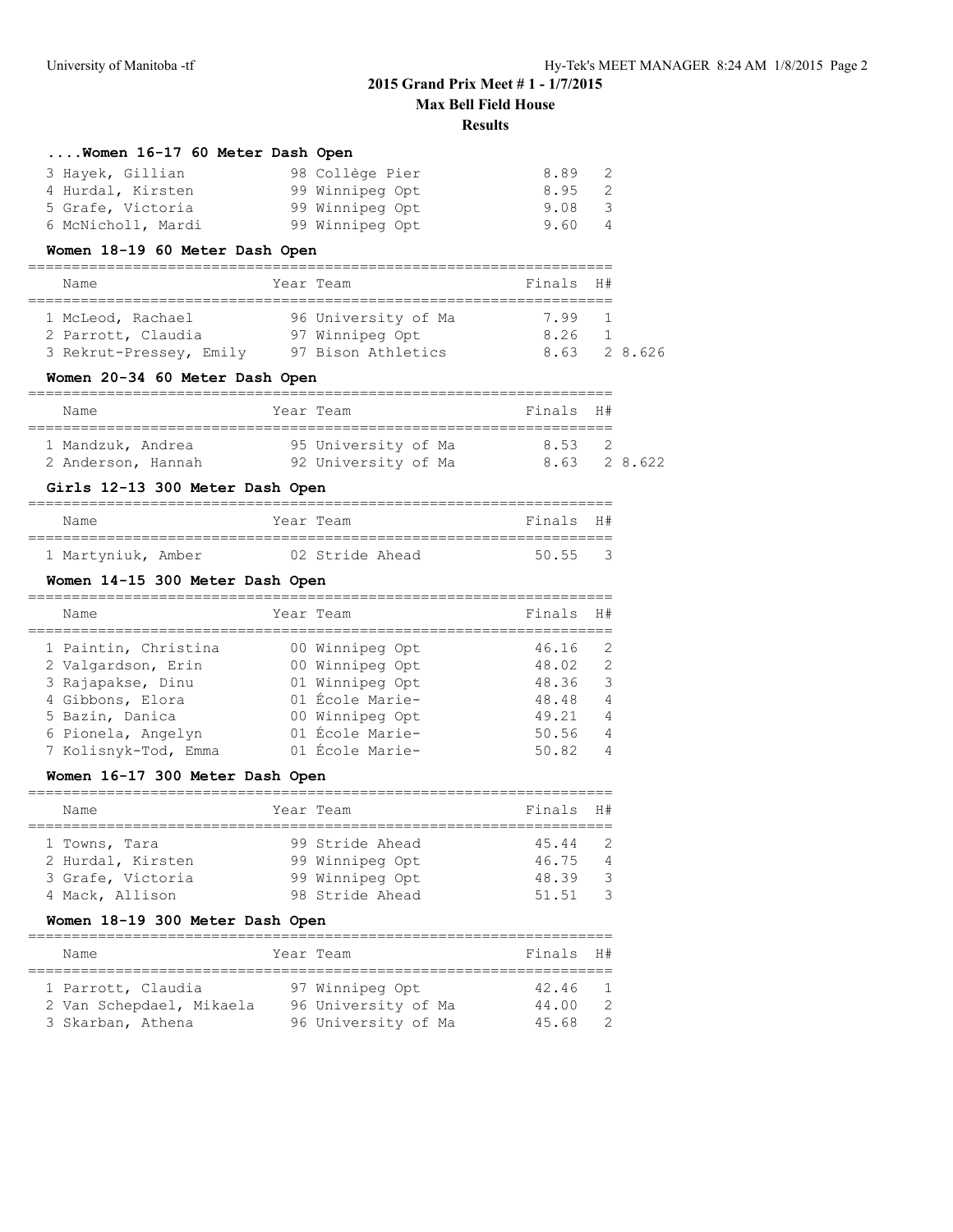## **Women 20-34 300 Meter Dash Open**

| Name                                                                                                       | Year Team                                                                                                   | Finals                                    | H#                                                           |
|------------------------------------------------------------------------------------------------------------|-------------------------------------------------------------------------------------------------------------|-------------------------------------------|--------------------------------------------------------------|
| 1 Waniqasekara, Sasanie<br>1 Smith, Lindsay<br>2 Slonowski, Cheyenne<br>3 Jensen, Josette<br>4 Bard, Kylie | 95 University of Ma<br>94 Winnipeg Opt<br>95 University of Ma<br>94 University of Ma<br>95 University of Ma | 42.31<br>46.89<br>44.55<br>45.61<br>45.70 | -1<br>$\overline{1}$<br>$\overline{1}$<br>3<br>$\mathcal{P}$ |

#### **Girls 12-13 800 Meter Run Open**

| Name           |  | Year Team       | Finals H#   |  |
|----------------|--|-----------------|-------------|--|
|                |  |                 |             |  |
| 1 Baker, Aspen |  | 02 Winnipeg Opt | $2:42.23$ 2 |  |

#### **Women 14-15 800 Meter Run Open**

| Name               | Year Team       | Finals H# |               |
|--------------------|-----------------|-----------|---------------|
|                    |                 |           |               |
| 1 Valgardson, Erin | 00 Winnipeg Opt | 2:25.80   |               |
| 2 Rannie, Emma     | 00 Winnipeg Opt | 2:33.08   | $\mathcal{P}$ |
| 3 Mackenzie, Abbey | 01 École Marie- | 2:46.96   |               |

#### **Women 16-17 800 Meter Run Open**

| Name                  | Year Team       | Finals  | H#             |
|-----------------------|-----------------|---------|----------------|
|                       |                 |         |                |
| 1 Tachinski, Victoria | 99 Stride Ahead | 2:18.73 | $\overline{1}$ |
| 2 Giesbrecht, Shayna  | 98 Stride Ahead | 2:31.47 | $\mathcal{P}$  |
| 3 Sutherland, Sierra  | 99 Winnipeg Opt | 2:34.45 | - 2            |
| 4 Hayek, Gillian      | 98 Collège Pier | 2:39.33 | $\mathcal{P}$  |

#### **Women 18-19 800 Meter Run Open**

| Name              | Year Team           | Finals H# |                |
|-------------------|---------------------|-----------|----------------|
|                   |                     |           |                |
| 1 Anderson, Ouinn | 97 Stride Ahead     | 2:22.83   | $\overline{1}$ |
| 2 Guerra, Belinda | 97 Winnipeg Opt     | 2:24.04   | $\overline{1}$ |
| 3 Ready, Tarina   | 96 University of Ma | 2:28.57   | $\overline{1}$ |
| 4 Mack, Joanne    | 96 Stride Ahead     | 2:38.54   | $\mathcal{D}$  |

## **Women 20-34 800 Meter Run Open**

| Name              | Year Team           | Finals H# |     |
|-------------------|---------------------|-----------|-----|
| 1 Spraque, Taylor | 94 University of Ma | 2:25.01   |     |
| 2 Gardiner, Blair | 95 University of Ma | 2:39.54   | - 2 |
| 3 Klatt, Janessa  | 94 Bison Athletics  | 2:41.40   | - 2 |

#### **Women 14-15 1000 Meter Run Open**

| Name               | Year Team |                 | Finals  |
|--------------------|-----------|-----------------|---------|
|                    |           |                 |         |
| 1 Mackenzie, Abbey |           | 01 École Marie- | 3:51.50 |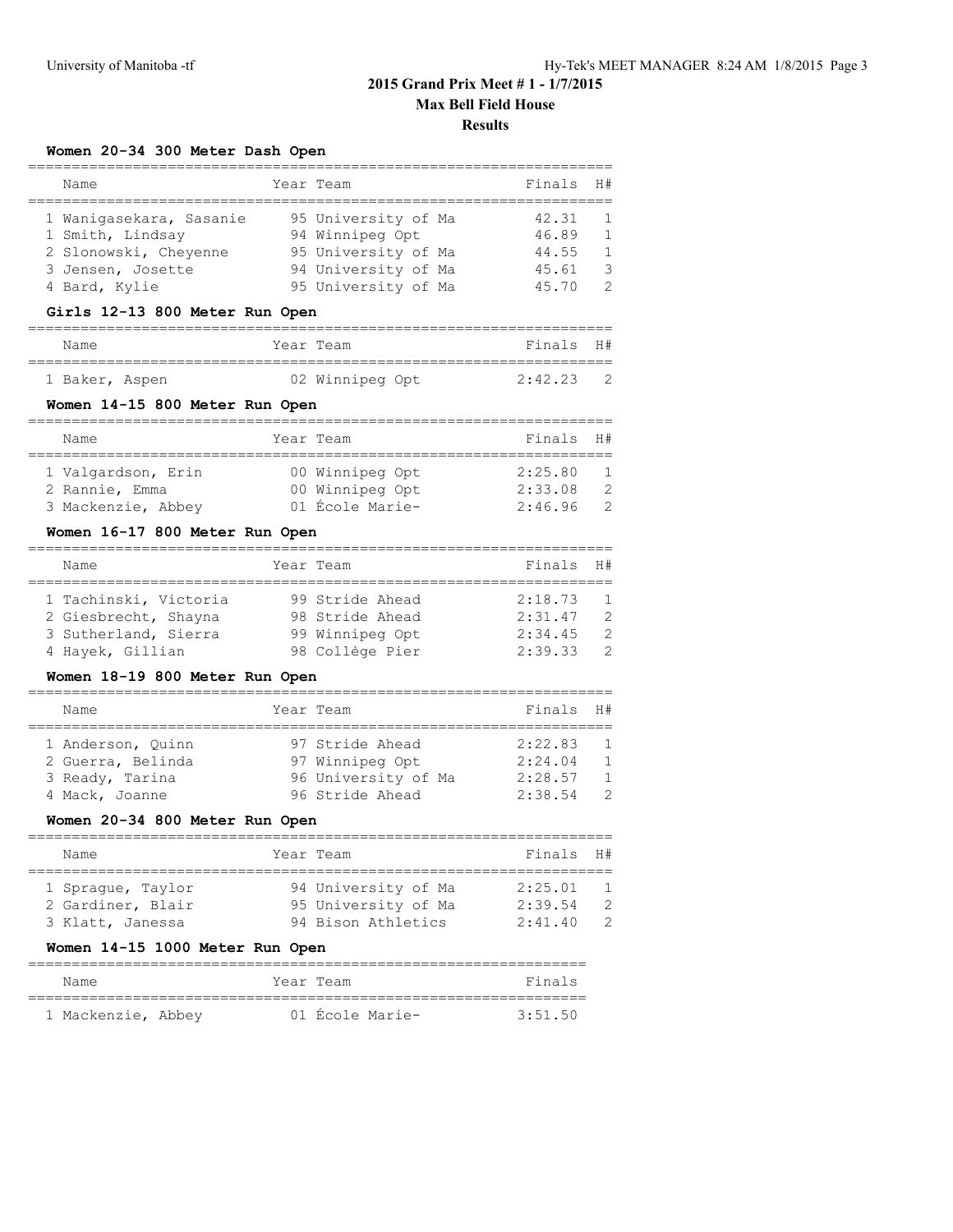| Women 18-19 1000 Meter Run Open                           |           |                                                           |                               |
|-----------------------------------------------------------|-----------|-----------------------------------------------------------|-------------------------------|
| Name                                                      |           | Year Team                                                 | Finals                        |
| 1 Tramley, Erin<br>2 Kusch Dahle, Emma<br>3 Saj, Danielle |           | 96 University of Ma<br>97 Winnipeg Opt<br>97 Winnipeg Opt | 3:02.82<br>3:08.26<br>3:24.75 |
| Women 20-34 1000 Meter Run Open                           |           |                                                           |                               |
| Name                                                      |           | Year Team                                                 | Finals                        |
| 1 Sass, Rebekah<br>2 Gelhorn, Amy                         |           | 95 University of Ma<br>94 University of Ma                | 2:57.04<br>3:02.91            |
| Women 16-17 3000 Meter Run Open                           |           |                                                           |                               |
| Name                                                      | Year Team |                                                           | Finals                        |
| 1 Millns, Sarah                                           |           | 98 Winnipeg Opt                                           | 11:59.25                      |
| Women 60 Meter Hurdles 0.84m-8.5m Open                    |           |                                                           |                               |
| Name                                                      | Year Team |                                                           | Finals                        |

| Name               | Year Team           |  | Finals |
|--------------------|---------------------|--|--------|
|                    |                     |  |        |
| 1 Graceffo, Amy    | 94 University of Ma |  | 9.07   |
| 2 Mbabaali, Sophia | 95 University of Ma |  | 9.59   |
| 3 Spraque, Taylor  | 94 University of Ma |  | 9.99   |
| 4 Jensen, Josette  | 94 University of Ma |  | 10.18  |

## **Women 4x200 Meter Relay Open**

| Team                                                         | Finals          |
|--------------------------------------------------------------|-----------------|
| 1 University of Manitoba 'A'                                 | $1 \cdot 43$ 13 |
| 2 École Marie-Anne-Gaboury<br>$\mathsf{I} \wedge \mathsf{I}$ | $2.08$ 40       |

#### **Women 14-15 Pole Vault Open**

| Name                |  | Year Team       | Finals |
|---------------------|--|-----------------|--------|
| 1 Alexander, Sydney |  | 00 Winnipeg Opt | 2.00m  |

#### **Women 16-17 Pole Vault Open**

| Name                | Year Team       | Finals |
|---------------------|-----------------|--------|
|                     |                 |        |
| -- McNicholl, Mardi | 99 Winnipeg Opt | ΝH     |

#### **Women 20-34 Pole Vault Open**

| Name                 | Year Team           | Finals |
|----------------------|---------------------|--------|
|                      |                     |        |
| 1 Paetsch, Tamara    | 94 University of Ma | 2.75m  |
| 1 Jackman, Lauren    | 95 University of Ma | 2.30m  |
| -- Richards, Melissa | 93 University of Ma | ΝH     |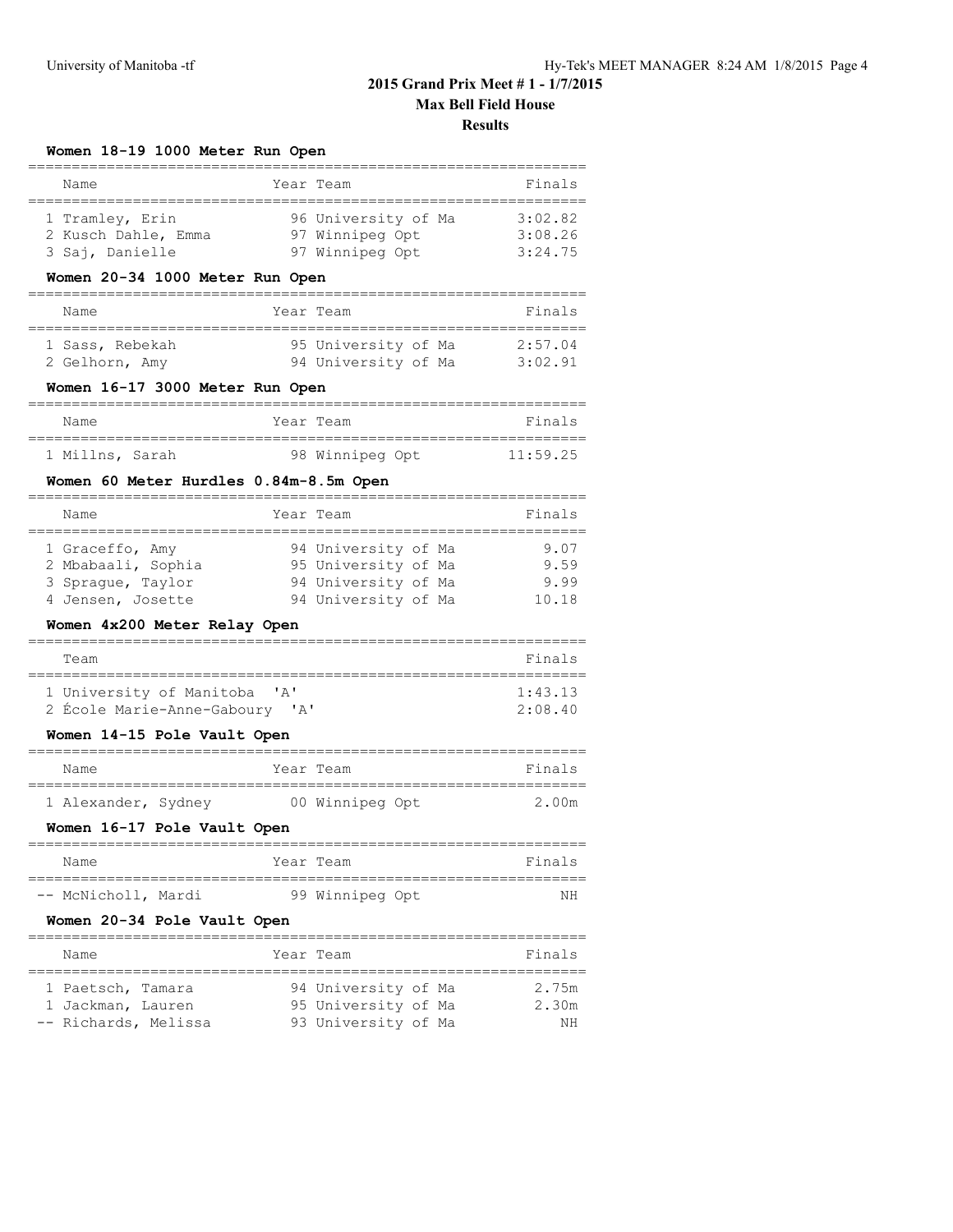**Results**

| Girls 12-13 Long Jump Standing Open      |                                            |                  |  |  |  |  |
|------------------------------------------|--------------------------------------------|------------------|--|--|--|--|
| Name                                     | Year Team                                  | Finals           |  |  |  |  |
| 1 Baker, Aspen                           | 02 Winnipeg Opt                            | 2.20m            |  |  |  |  |
| Women 14-15 Triple Jump Open             |                                            |                  |  |  |  |  |
| Name                                     | Year Team                                  | Finals           |  |  |  |  |
| 1 Stewart, Ashton                        | 00 Winnipeg Opt                            | 10.29m           |  |  |  |  |
| 2 Coward, Taylor<br>3 Kolisnyk-Tod, Emma | 01 École Marie-<br>01 École Marie-         | 8.30m<br>8.06m   |  |  |  |  |
| Women 16-17 Triple Jump Open             |                                            |                  |  |  |  |  |
| Name                                     | Year Team                                  | Finals           |  |  |  |  |
| 1 Lawrence, Madisson                     | 99 Winnipeg Opt                            | 9.67m            |  |  |  |  |
| Women 18-19 Triple Jump Open             |                                            |                  |  |  |  |  |
| Name                                     | Year Team                                  | Finals           |  |  |  |  |
| 1 White, Erin                            | 97 Stride Ahead                            | 10.33m           |  |  |  |  |
| Women 20-34 Triple Jump Open             |                                            |                  |  |  |  |  |
| Name                                     | Year Team                                  | Finals           |  |  |  |  |
| 1 Richards, Melissa                      | 93 University of Ma                        | 10.90m           |  |  |  |  |
| 2 Anderson, Hannah<br>3 Wong, Jaime      | 92 University of Ma<br>95 University of Ma | 10.22m<br>10.01m |  |  |  |  |
| 4 Bedard, Desiree                        | 95 University of Ma                        | 9.28m            |  |  |  |  |
| Women 20-34 Weight Throw 9.07kg Open     |                                            |                  |  |  |  |  |
| Name                                     | Year Team                                  | Finals           |  |  |  |  |
| 1 Allary, Courtney                       | 94 University of Ma                        | 13.31m           |  |  |  |  |
| 2 Hesketh, Andrea<br>3 Dupuis, Jolene    | 89 University of Ma<br>92 University of Ma | 12.45m<br>12.09m |  |  |  |  |
| 4 Matwyczuk, Alexa                       | 93 University of Ma                        | 11.08m           |  |  |  |  |
| Men 60 Meter Hurdles 0.84m-8.5m Midget   |                                            |                  |  |  |  |  |
| Name                                     | Year Team                                  | Finals           |  |  |  |  |
| 1 Peters, Colton                         | 00 Winnipeg Opt                            | 9.71             |  |  |  |  |
| Men 60 Meter Hurdles 0.914m-9.14m Youth  |                                            |                  |  |  |  |  |
| Name                                     | Year Team                                  | Finals           |  |  |  |  |
| ============<br>1 Crawford, Christopher  | ===========<br>98 Winnipeg Opt             | ======<br>8.85   |  |  |  |  |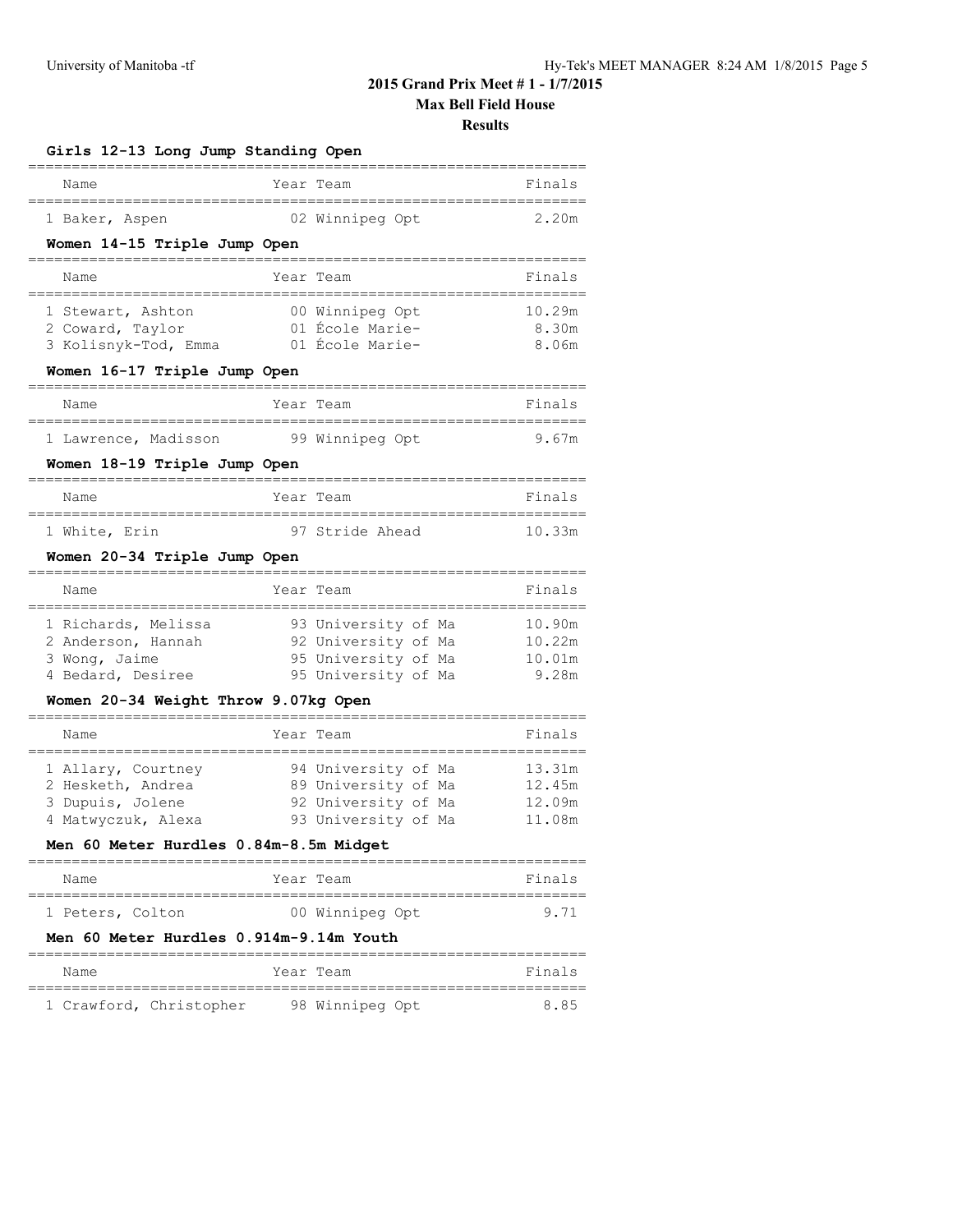#### **Results**

## **Men 18-19 Weight Throw 11.34kg Junior**

| Name             | Year Team |                     | Finals |  |  |
|------------------|-----------|---------------------|--------|--|--|
| 1 Allary, Jared  |           | 97 Flying M Ath     | 15.87m |  |  |
| 1 Hryshko, David |           | 96 University of Ma | 14.57m |  |  |

## **Men 8-11 60 Meter Dash Open**

| Name              | Year Team |                 |  | Finals H#   |  |
|-------------------|-----------|-----------------|--|-------------|--|
|                   |           |                 |  |             |  |
| 1 Thiessen, Caleb |           | 04 Stride Ahead |  | $10.05 - 5$ |  |

#### **Men 12-13 60 Meter Dash Open**

| Name               | Year Team       | Finals H# |     |
|--------------------|-----------------|-----------|-----|
| 1 Nash, Graham     | 02 Winnipeg Opt | 9.21      | - 5 |
| 2 Hildebrand, Owen | 03 Stride Ahead | 9.88      | 4   |
| 3 Allen, Daniel    | 02 École Marie- | 10.76     | - 5 |

## **Men 14-15 60 Meter Dash Open**

| Name                   | Year Team       | Finals | H#             |
|------------------------|-----------------|--------|----------------|
| 1 Olukoju, John        | 00 Winnipeg Opt | 7.84   | 4              |
| 2 Biyeque, Maxime      | 01 École Marie- | 7.95   | - 5            |
| 3 Sparks, Tallon       | 01 Stride Ahead | 8.17   | 4              |
| 4 Gharahmadani, Ilyich | 01 Stride Ahead | 8.29   | 4              |
| 5 Hillstrom, Josh      | 01 École Marie- | 8.39   | 5              |
| 6 Adekayode, Daniel    | 01 Winnipeg Opt | 8.42   | $\overline{4}$ |
| 7 Danell, Ethan        | 01 École Marie- | 9.01   | -5             |

#### **Men 16-17 60 Meter Dash Open**

| Name                    | Year Team          | Finals | H#             |
|-------------------------|--------------------|--------|----------------|
| 1 Karuba, Tristan       | 98 Bison Athletics | 7.44   | - 2            |
| 2 Fatoye, Adeyemi       | 98 Winnipeg Opt    | 7.56   | - 3            |
| 3 Dickson, Alec         | 99 Stride Ahead    | 7.57   | -3             |
| 4 Adewoyin, David       | 98 Winnipeg Opt    | 7.76   | -3             |
| 5 Crawford, Christopher | 98 Winnipeg Opt    | 7.93   | - 3            |
| 6 Chacko, Caleb         | 99 Flying M Ath    | 8.28   | $\overline{4}$ |

## **Men 18-19 60 Meter Dash Open**

| Name                                  |  | Year Team                                  | Finals H#      |                                |  |  |  |  |  |  |
|---------------------------------------|--|--------------------------------------------|----------------|--------------------------------|--|--|--|--|--|--|
| 1 Ratzlaff, Evan<br>2 Hurdal, Ouenton |  | 96 University of Ma<br>96 University of Ma | 7.17 1<br>7.20 |                                |  |  |  |  |  |  |
| 3 McKee, Jake<br>4 Enns, Chad         |  | 96 University of Ma<br>96 University of Ma | 7.59           | $\overline{2}$<br>7.65 2.7.641 |  |  |  |  |  |  |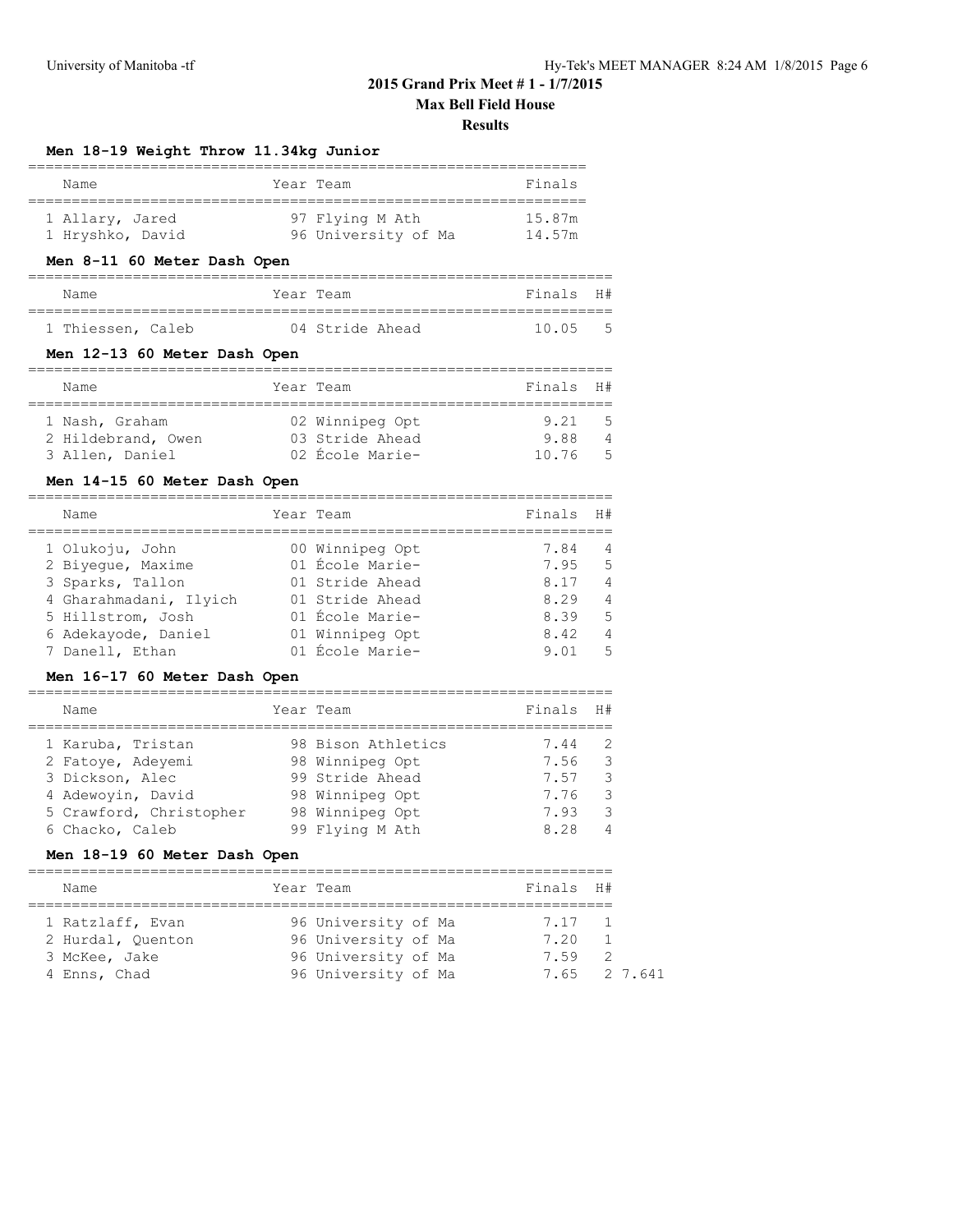## **Men 20-34 60 Meter Dash Open**

| Name                        |  | Year Team           | Finals H# |               |
|-----------------------------|--|---------------------|-----------|---------------|
|                             |  |                     |           |               |
| 1 Samking, Wilfred          |  | 92 University of Ma | 6.98      |               |
| 2 Mansaray, Alhaji          |  | 94 University of Ma | 7.06      |               |
| 3 Aoun, Syed Muhammad       |  | 92 Winnipeg Opt     | 7.22      |               |
| 3 Wake, Sean                |  | 95 University of Ma | 7.22      |               |
| 5 Akins, Michael            |  | 93 University of Ma | 7.37      | 2             |
| 6 Lautenschlager, Rhys      |  | 90 Winnipeg Opt     | 7.45      |               |
| 7 Eyford, Wyatt             |  | 94 University of Ma | 7.49      | $\mathcal{L}$ |
| 8 Lo, Joseph                |  | 95 University of Ma | 7.59      | 3             |
| 9 Allen, Ben                |  | 92 University of Ma | 7.63      | 2             |
| 10 Rozanska McCaugherty, Pa |  | 95 University of Ma | 7.65      | 2 7.649       |
| 11 Laramee, Eric            |  | 94 University of Ma | 7.80      | $\mathcal{L}$ |

#### **Men 35+ 60 Meter Dash Open**

| Name               |  | Year Team       | Finals H# |  |
|--------------------|--|-----------------|-----------|--|
|                    |  |                 |           |  |
| 1 Straker, Anthony |  | 69 Winnipeg Opt | 813       |  |

## **Men 14-15 300 Meter Dash Open**

| Name                | Year Team       | Finals H# |            |
|---------------------|-----------------|-----------|------------|
|                     |                 |           |            |
| 1 O'Meara, Dominic  | 00 Winnipeg Opt | 40.41     | - 5        |
| 2 Biyeque, Maxime   | 01 École Marie- | 48.30     | 6          |
| 3 Pidsadny, Michael | 01 École Marie- | 50.53     | 6          |
| 4 Danell, Ethan     | 01 École Marie- | 50.81     | $\epsilon$ |

#### **Men 16-17 300 Meter Dash Open**

| Name                    | Year Team       | Finals H# |                |
|-------------------------|-----------------|-----------|----------------|
| 1 Hochman, Justin       | 98 Winnipeg Opt | 37.78     | - 3            |
| 2 Dickson, Alec         | 99 Stride Ahead | 38.85     | - 5            |
| 3 Crawford, Christopher | 98 Winnipeg Opt | 40.25     | - 5            |
| 4 Deleau, Luc           | 99 Stride Ahead | 40.36     | $\overline{4}$ |
| 5 Chacko, Caleb         | 99 Flying M Ath | 44.18     | - 5            |

## **Men 18-19 300 Meter Dash Open**

| Name              | Year Team           | Finals | H#             |
|-------------------|---------------------|--------|----------------|
|                   |                     |        |                |
| 1 Ratzlaff, Evan  | 96 University of Ma | 36.52  | $\overline{1}$ |
| 2 Hurdal, Ouenton | 96 University of Ma | 38.83  | -2             |
| 3 Natividad, Noah | 96 University of Ma | 39.16  | $\mathcal{R}$  |
| 4 Boodoo, Vishad  | 97 Winnipeg Opt     | 39.38  | -5             |

## **Men 20-34 300 Meter Dash Open**

| Name                                                     | Year Team                                                         | Finals H#               |                                                    |
|----------------------------------------------------------|-------------------------------------------------------------------|-------------------------|----------------------------------------------------|
| 1 Fitkowsky, Matthew<br>2 Guy, Eric<br>3 McMaster, Jamie | 93 University of Ma<br>95 University of Ma<br>91 University of Ma | 34.99<br>35.97<br>36.37 | $\overline{1}$<br>$\overline{1}$<br>$\overline{1}$ |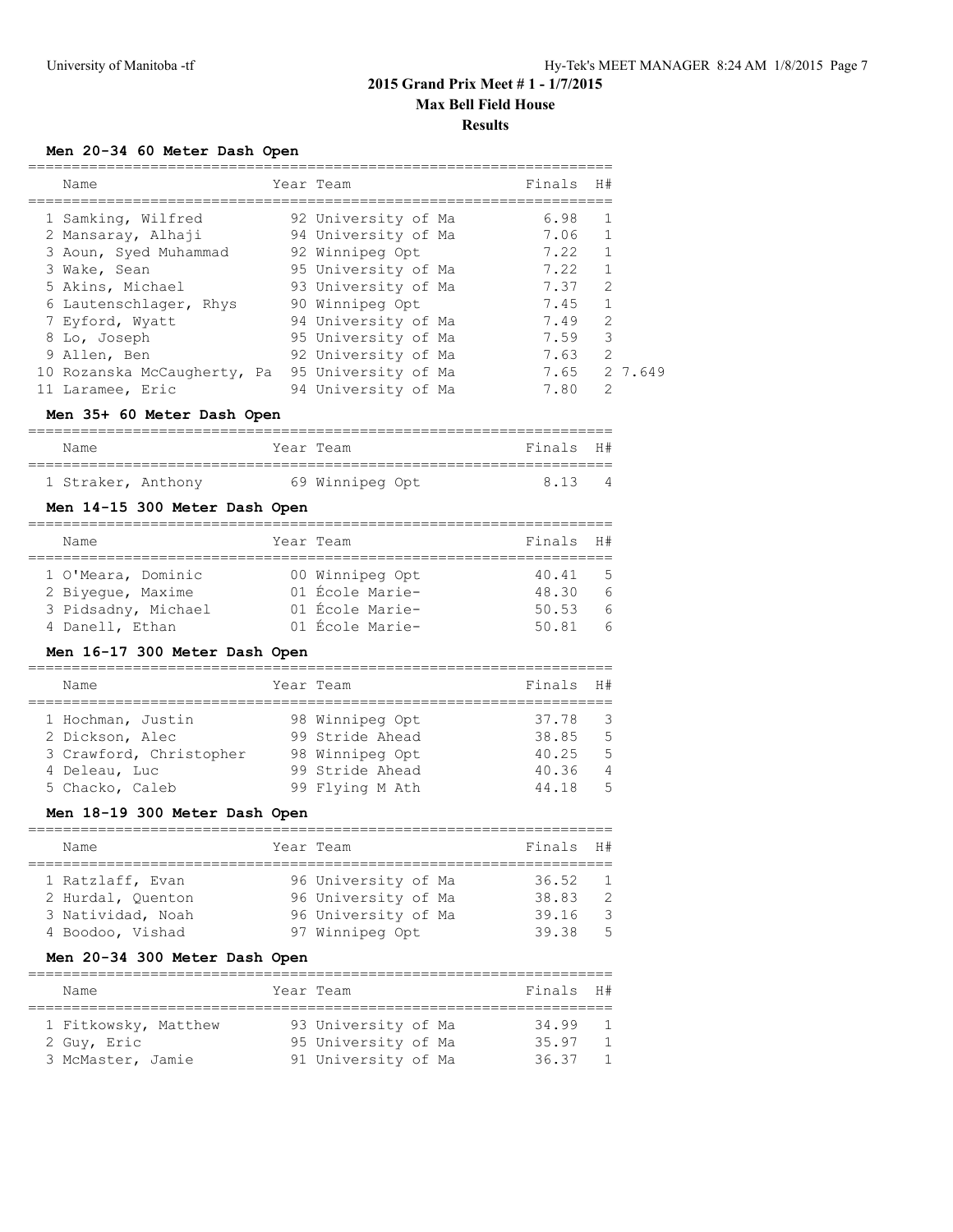## **....Men 20-34 300 Meter Dash Open**

| 4 Wake, Sean        | 95 University of Ma | 37.08 | -2.            |
|---------------------|---------------------|-------|----------------|
| 5 Croy, Ryan        | 94 University of Ma | 37.21 | 3              |
| 5 Khan, Moshin      | 82 Flying M Ath     | 43.71 | $\overline{4}$ |
| 6 Nicolas, Matthieu | 95 Bison Athletics  | 37.45 | -3             |
| 7 Peters, Braedan   | 95 University of Ma | 37.84 | 2              |
| 8 Goodz, Brett      | 95 University of Ma | 37.96 | -2.            |
| 9 Gundrum, Adam     | 93 University of Ma | 40.16 | 4              |
| 10 Laramee, Eric    | 94 University of Ma | 41.05 | $\overline{4}$ |
| 11 Wong, Simpson    | 92 University of Ma | 42.05 | -5             |

#### **Men 12-13 800 Meter Run Open**

| Name                  |  | Year Team       | Finals H# |      |  |  |  |  |  |
|-----------------------|--|-----------------|-----------|------|--|--|--|--|--|
| 1 Hillstrom, Mitchell |  | 02 École Marie- | 2:55.40   | - 2  |  |  |  |  |  |
| 2 Arabsky, Eric       |  | 02 Stride Ahead | 3:01.35   | - 30 |  |  |  |  |  |

3 Allen, Daniel 02 École Marie- 3:08.73 3

#### **Men 14-15 800 Meter Run Open**

| Name               | Year Team       | Finals H# |               |
|--------------------|-----------------|-----------|---------------|
|                    |                 |           |               |
| 1 Peters, Colton   | 00 Winnipeg Opt | 2:07.80   | - 2           |
| 2 Benjamin, Justin | 00 Winnipeg Opt | 2:17.83   | -3            |
| 3 Danell, Ethan    | 01 École Marie- | 2:55.45   | $\mathcal{S}$ |

#### **Men 16-17 800 Meter Run Open**

| Name                                       | Year Team |                 | Finals H# |                |
|--------------------------------------------|-----------|-----------------|-----------|----------------|
|                                            |           |                 |           |                |
| 1 Fontes Garcia-Balibr, Iq 98 Stride Ahead |           |                 | 1:54.00   |                |
| 2 Kornelson, Deric                         |           | 98 Stride Ahead | 2:01.45   | $\overline{2}$ |
| 2 Clark, Anthony                           |           | 99 Unattached   | 2:26.82   | $\mathcal{R}$  |

#### **Men 18-19 800 Meter Run Open**

| Name                     | Year Team           | Finals  |
|--------------------------|---------------------|---------|
|                          |                     |         |
| 1 Dillon, Shane          | 97 Stride Ahead     | 1:53.71 |
| 2 Ort, Jay               | 97 Unattached       | 1:58.23 |
| 3 Boyd, Connor           | 96 University of Ma | 1:58.45 |
| 4 Berube, Simon          | 97 Stride Ahead     | 1:59.73 |
| 5 Van Schepdael, Matthew | 96 University of Ma | 2:00.89 |

#### **Men 20-34 800 Meter Run Open**

=================================================================== Name  $Year$  Team  $Year$  Finals H# =================================================================== 1 Thacher, Eric **92 University of Ma** 1:57.84 1 2 Drover, Conrad 93 University of Ma 1:59.73 1 3 Burrows, Jesse 93 University of Ma 2:01.35 1 4 Derksen, Tyler 91 University of Ma 2:02.38 2 5 Desmarais, Mathieu 95 University of Ma 2:02.69 2 6 Banak, Stephen 89 Bison Athletics 2:08.65 2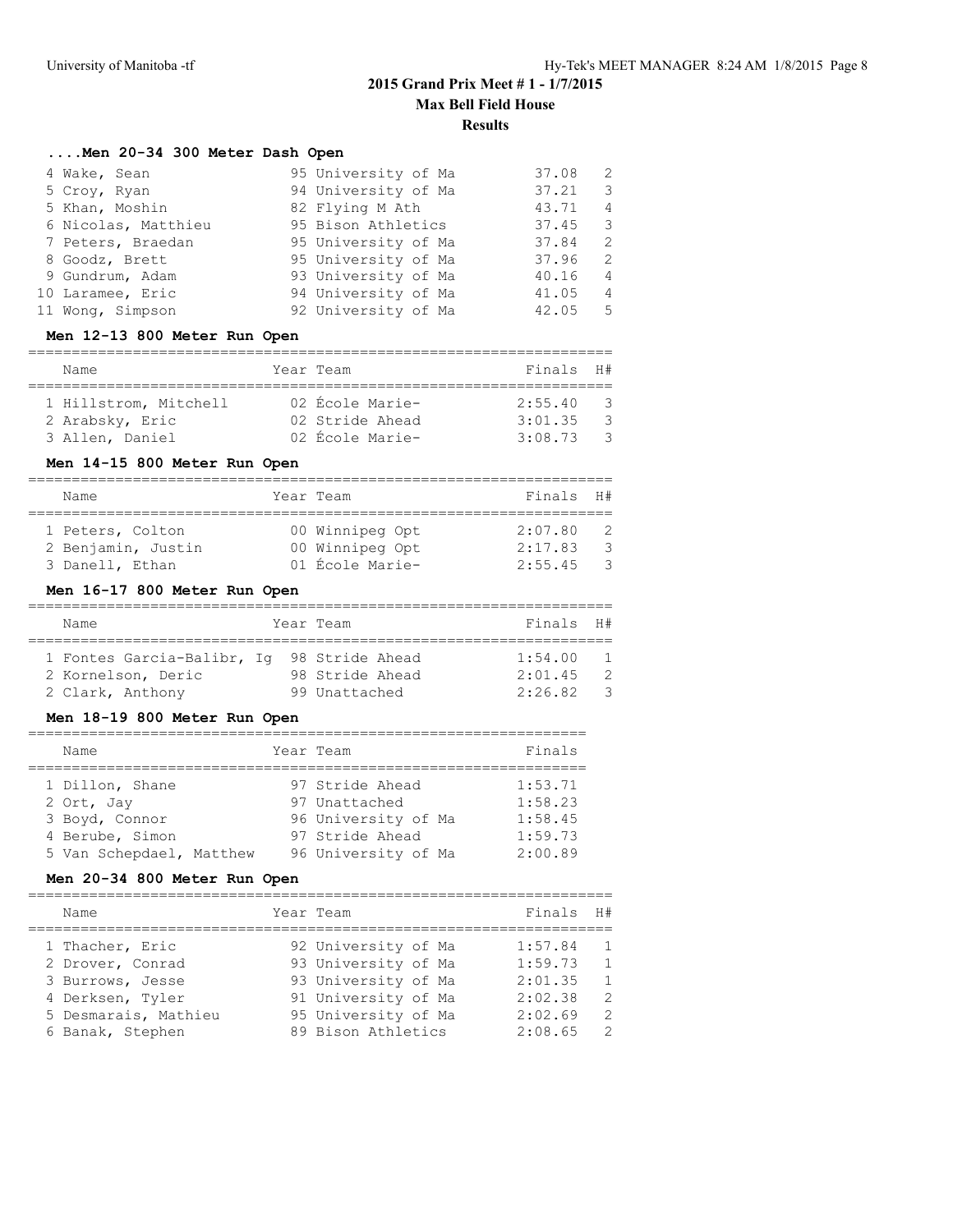**Results**

#### **Men 35+ 800 Meter Run Open**

| Name                          | Year Team       | Finals H#   |  |
|-------------------------------|-----------------|-------------|--|
| 1 Faucher, Claude             | 67 Unattached   | 2:10.80 2   |  |
| Men 16-17 1000 Meter Run Open |                 |             |  |
| Name                          | Year Team       | Finals H#   |  |
| 1 Roadley, Jasper             | 99 Winnipeg Opt | $2:59.99$ 2 |  |
| Men 18-19 1000 Meter Run Open |                 |             |  |
|                               |                 |             |  |

| Name           | Year Team |                 | Finals H#   |  |
|----------------|-----------|-----------------|-------------|--|
|                |           |                 |             |  |
| 1 Proven, Mark |           | 97 Stride Ahead | $3:02.48$ 2 |  |

## **Men 20-34 1000 Meter Run Open**

| Name                | Year Team           | Finals  | H#             |
|---------------------|---------------------|---------|----------------|
| 1 Miller, Thomas    | 92 University of Ma | 2:37.07 |                |
| 2 Dyck, Josh        | 94 University of Ma | 2:37.14 | $\overline{1}$ |
| 3 Bulloch, Patrique | 94 University of Ma | 2:37.38 | $\overline{1}$ |
| 4 Pinsent, Brandon  | 91 Unattached       | 2:37.69 | $\mathbf{1}$   |
| 5 Yussuf, Abduselam | 93 University of Ma | 2:38.46 | 1              |
| 6 Darcel, Joseph    | 93 University of Ma | 2:45.05 | $\mathbf{1}$   |
| 7 Chun, Samson      | 93 University of Ma | 3:13.51 | 2              |
| 8 Jonas, Elijah     | 94 University of Ma | 3:19.63 | 2              |

## **Men 18-19 3000 Meter Run Open**

| Name              | Year Team |                     | Finals  |
|-------------------|-----------|---------------------|---------|
|                   |           |                     |         |
| 1 Heschuk, Daniel |           | 96 University of Ma | 9:16.38 |

## **Men 60 Meter Hurdles 1.067m-9.14m Open**

| Name                       | Year Team           | Finals |
|----------------------------|---------------------|--------|
| 1 Eyford, Wyatt            | 94 University of Ma | 8.56   |
| 2 Croy, Ryan               | 94 University of Ma | 8.81   |
| 3 Rozanska McCaugherty, Pa | 95 University of Ma | 9.04   |
| 4 Enns, Chad               | 96 University of Ma | 9.24   |
| -- Straker, Anthony        | 69 Winnipeg Opt     | DNF    |

## **Men 4x200 Meter Relay Open**

| Team                              | Finals  |
|-----------------------------------|---------|
|                                   |         |
| 1 University of Manitoba<br>' A'  | 1:29.35 |
| 2 University of Manitoba<br>$'$ B | 1:32.09 |
| 3 École Marie-Anne-Gaboury<br>יבי | 2:07.94 |
|                                   |         |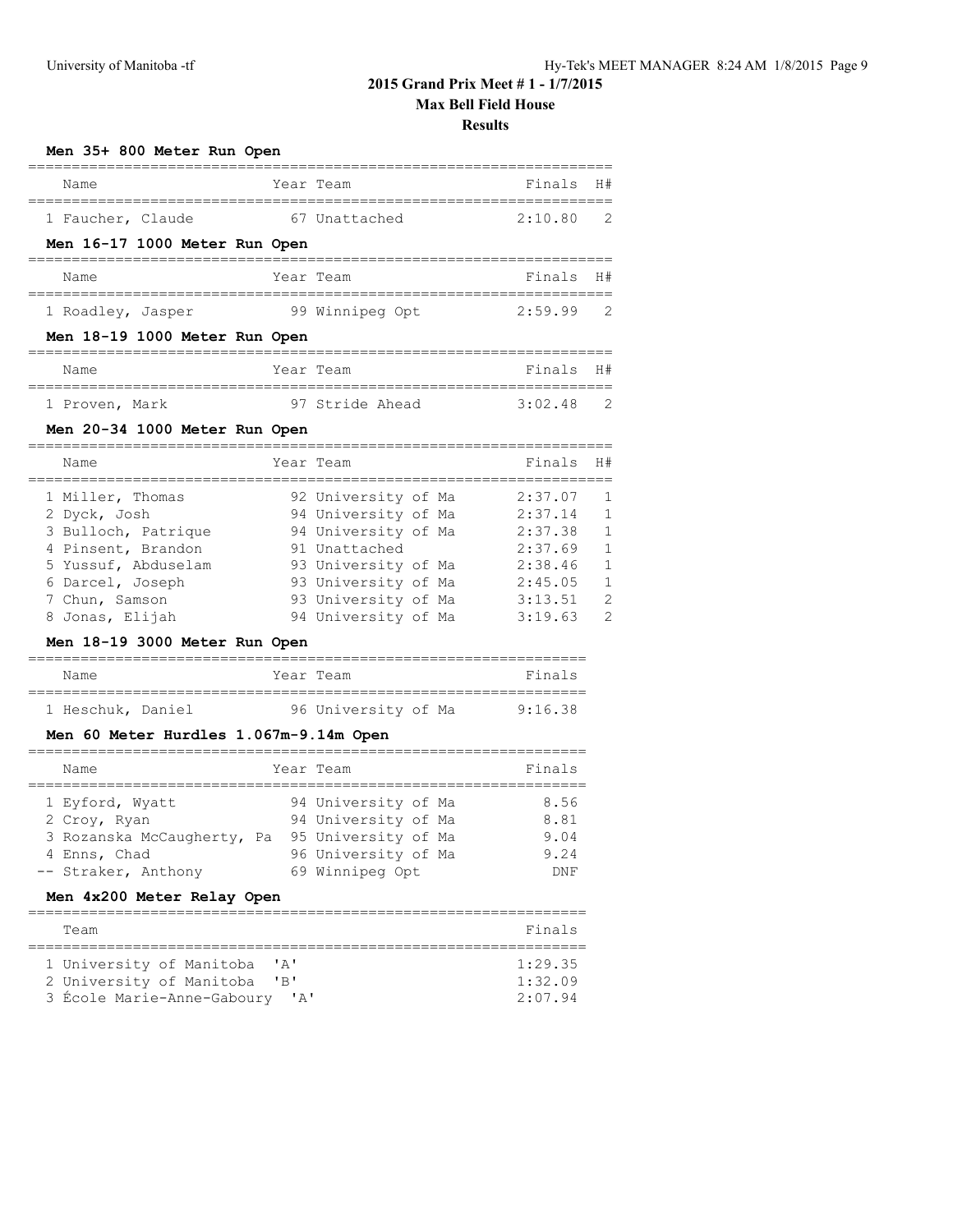**Results**

| Men 16-17 Pole Vault Open                                                                      |  |                                                               |                           |  |  |
|------------------------------------------------------------------------------------------------|--|---------------------------------------------------------------|---------------------------|--|--|
| Name                                                                                           |  | Year Team                                                     | Finals                    |  |  |
| 1 Kenny, James<br>Men 18-19 Pole Vault Open                                                    |  | 98 Winnipeg Opt                                               | 3.80m                     |  |  |
| Name                                                                                           |  | Year Team                                                     | Finals                    |  |  |
| 1 Enns, Chad<br>Men 20-34 Pole Vault Open                                                      |  | 96 University of Ma                                           | 3.70m                     |  |  |
| Name                                                                                           |  | Year Team                                                     | Finals                    |  |  |
| 1 Croy, Ryan<br>2 Lautenschlager, Rhys<br>-- Eyford, Wyatt<br>Men 8-11 Long Jump Standing Open |  | 94 University of Ma<br>90 Winnipeg Opt<br>94 University of Ma | 3.80m<br>3.50m<br>NΗ      |  |  |
| Name                                                                                           |  | Year Team                                                     | Finals                    |  |  |
| 1 Thiessen, Caleb<br>Men 12-13 Long Jump Standing Open                                         |  | 04 Stride Ahead                                               | 1.84m                     |  |  |
| Name                                                                                           |  | Year Team                                                     | Finals                    |  |  |
| 1 Nash, Graham<br>Men 14-15 Triple Jump Open                                                   |  | 02 Winnipeg Opt                                               | 2.06m                     |  |  |
| Name                                                                                           |  | Year Team                                                     | Finals                    |  |  |
| 1 Biyeque, Maxime<br>2 Hillstrom, Josh<br>3 Gharahmadani, Ilyich<br>Men 16-17 Triple Jump Open |  | 01 Ecole Marie-<br>01 École Marie-<br>01 Stride Ahead         | 11.65m<br>10.23m<br>9.92m |  |  |
| Name                                                                                           |  | Year Team                                                     | Finals                    |  |  |
| 1 Kenny, James<br>Men 18-19 Triple Jump Open                                                   |  | 98 Winnipeg Opt                                               | 11.50m                    |  |  |
| ----------------------------<br>Name                                                           |  | Year Team                                                     | Finals                    |  |  |
| 1 Dumaran, Jamie<br>Men 20-34 Triple Jump Open                                                 |  | 96 University of Ma                                           | 13.19m                    |  |  |
| =============================<br>Name                                                          |  | ==========<br>Year Team                                       | Finals                    |  |  |
| 1 Akinola, Oyinkansola                                                                         |  | 94 University of Ma                                           | 14.14m                    |  |  |